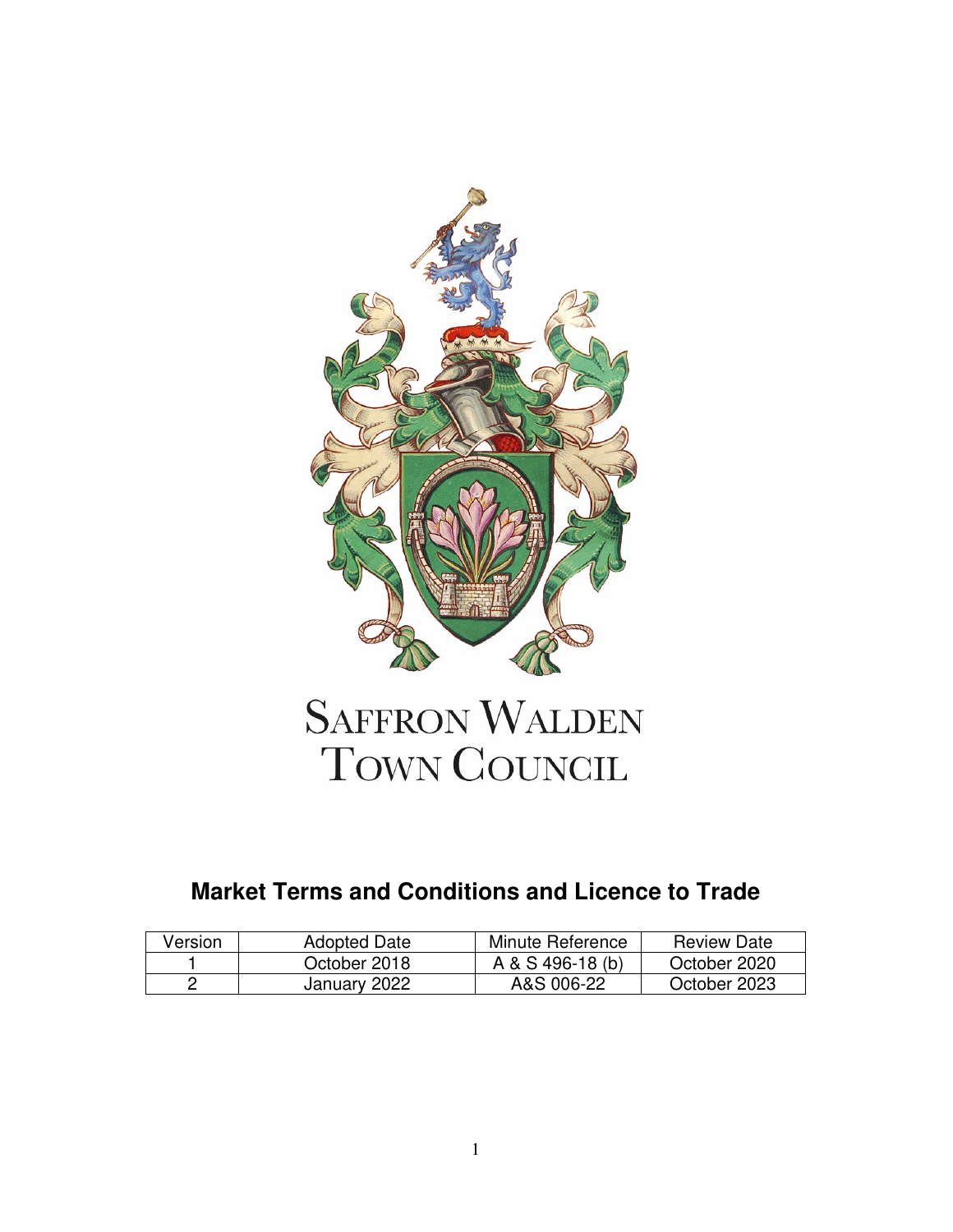# Market Terms & Conditions & Licence to Trade

### Saffron Walden Market is established by Market Rights namely*:*

- *a) by grant from the Crown in the form of Charters and Letters Patent;*
- *b) by Local Act of Parliament passed for the express purpose of establishing and regulating a market or fair, which generally incorporates the whole or some part of the Markets and Fairs Clauses Act 1847;*
- *c) under powers in Public Acts, i.e. The Food Act 1984 (as amended).*
- *d) Parliamentary statutory instrument no 1123 of 1979*

The following definitions shall apply:

"Casual trader" shall mean any person who has traded for a period of less than eight consecutive weeks.

"Regular trader" shall mean a person who has traded for eight consecutive weeks or more and has applied and been granted regular traders status by the Town Council.

"Trader" shall mean any person, who has completed a "Trader Application Form" and provided correct documentation, agreed to pay current charges and abide by "Terms & Conditions of licence to Trade", and has been granted permission to trade by the Town Council to trade at Saffron Walden Market.

"Town Council" shall pertain to the market operator: Saffron Walden Town Council.

**This Agreement shall be between the Saffron Walden Town Council, the "Town Council", and the "Trader". For the avoidance of doubt the Operations Manager, who is employed by the Town Council, shall be their delegated representative responsible for the day to day operation of the market and the person responsible for implementing and enforcing the Terms & Conditions herein***.* 

The Operations Manager has authority to delegate to the Market Officer any day to day matters.

# **A. Allocation of Pitches:**

1. No person shall trade from any area designated as a market area by the Town council except from a Professional Type Gazebo stall which must be weighted down (unless it is an existing trader who has permission to continue to use their existing stall) or an existing mobile vehicle and from a pitch which has been allocated to them by the Town council. All Traders must supply their own stalls, equipment etc.

2. No person shall trade unless they have provided proof of current "Public Liability Insurance" cover. Insurance documents will need to be in the name of the person applying to trade, with two (2) further proofs of identity. A person applying to trade as an employee of a company will need to provide a current copy of the companies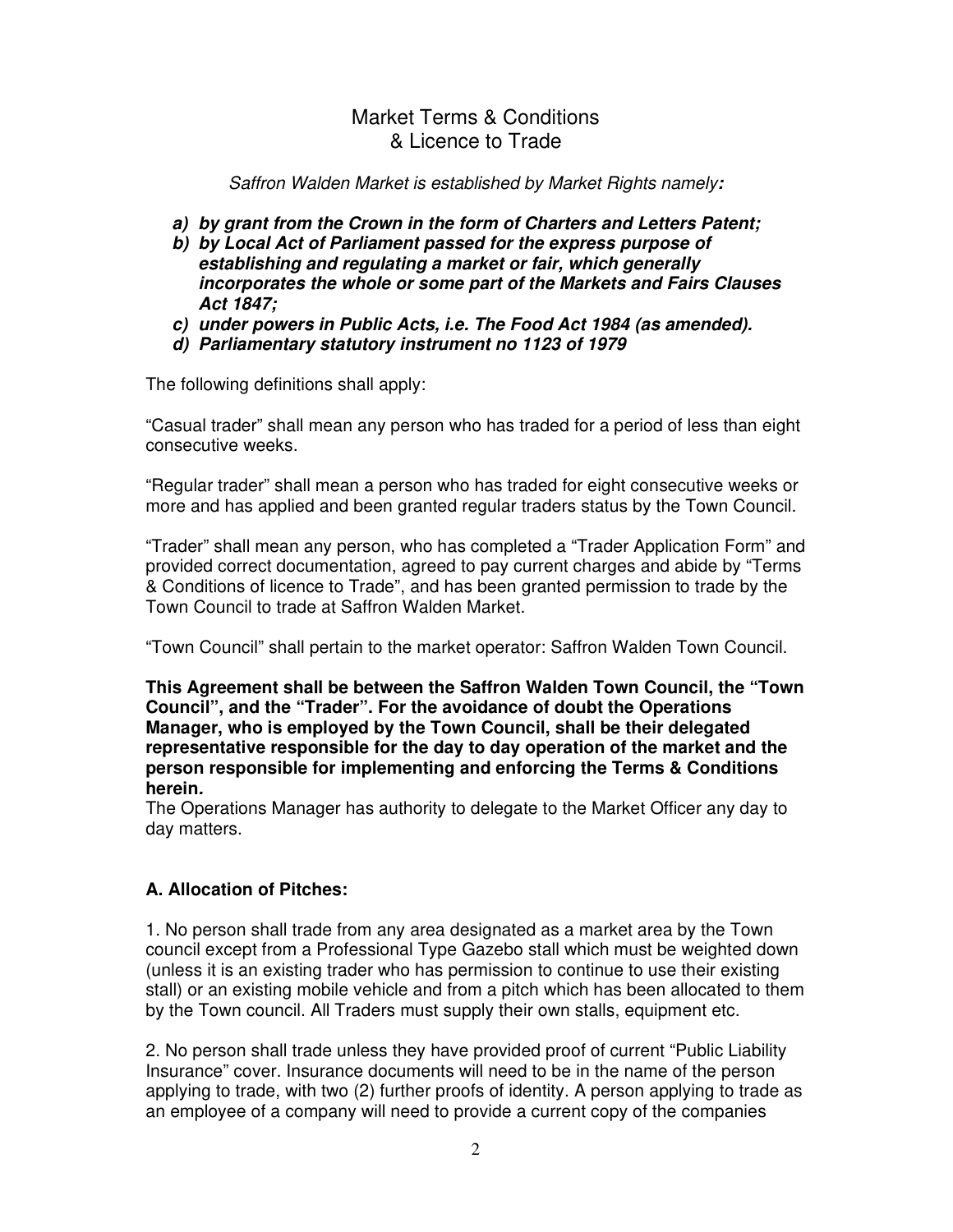"Public Liability Insurance" which covers "employer's liability", with two (2) further proofs of identity. Other legal or specified documentation may be required to trade as requested by the Town Council.

3. A Trader who has traded for a period of eight (8) consecutive weeks or more may apply for "Regular Trader" status. On application a one off payment of one month's rent is payable.

 This payment shall be redeemable upon the Trader leaving the market subject to the satisfactory notice being given in writing (one month). For avoidance of doubt the money shall not be redeemed where a Trader is in arrears or any other payments or penalties are owed.

4. A Trader shall only occupy the pitch which has been allocated to them by the Town Council. For avoidance of doubt where a Trader occupies any additional space or where a Trader occupies a different pitch area, the Town Council reserves the right to apply additional charges or move the Trader back to the pitch or pitch size they were originally allocated.

5. No person shall trade unless permitted to do so by the Town Council and only upon the satisfactorily completion of a "Trader Application Form", agreement to the "Terms & Conditions of licence to Trade" and to pay the current charges.

6. A Casual Trader shall only occupy a pitch on the day of trading as directed by the Market Officer and under no circumstances will this guarantee any future availability of any pitch.

7. A Regular Trader's pitch may be reallocated by the Town Council if it is not occupied by 08.00 hours and no notification has been received by the Market Officer beforehand (i.e. traffic problems)

8. In the event that a Regular Trader's pitch becomes available for reallocation, an existing Regular Trader may request to move to this vacant pitch. All reallocation requests will be at the Market Officers discretion after considering the following criteria that includes, but are not limited to:

- a) First request received
- b) Suitable separations of similar trades/goods
- c) Suitability of pitch and trade
- d) Whether the applicant has been a regular casual trader.

9. No tenancy, other legal estate or interest should be created (or deemed to be created) by the allocation of any pitch to any persons and no compensation will be paid upon the non-reallocation or termination of said pitch.

10. The allocation of any pitch is the prerogative of the Market Officer and a Trader shall not assign, sublet or permit any person (other than a relative, agent, partner or employee responsible for conforming to these conditions & current charges) to occupy or use the stall or pitch or any part thereof without the Market Officer's prior permission.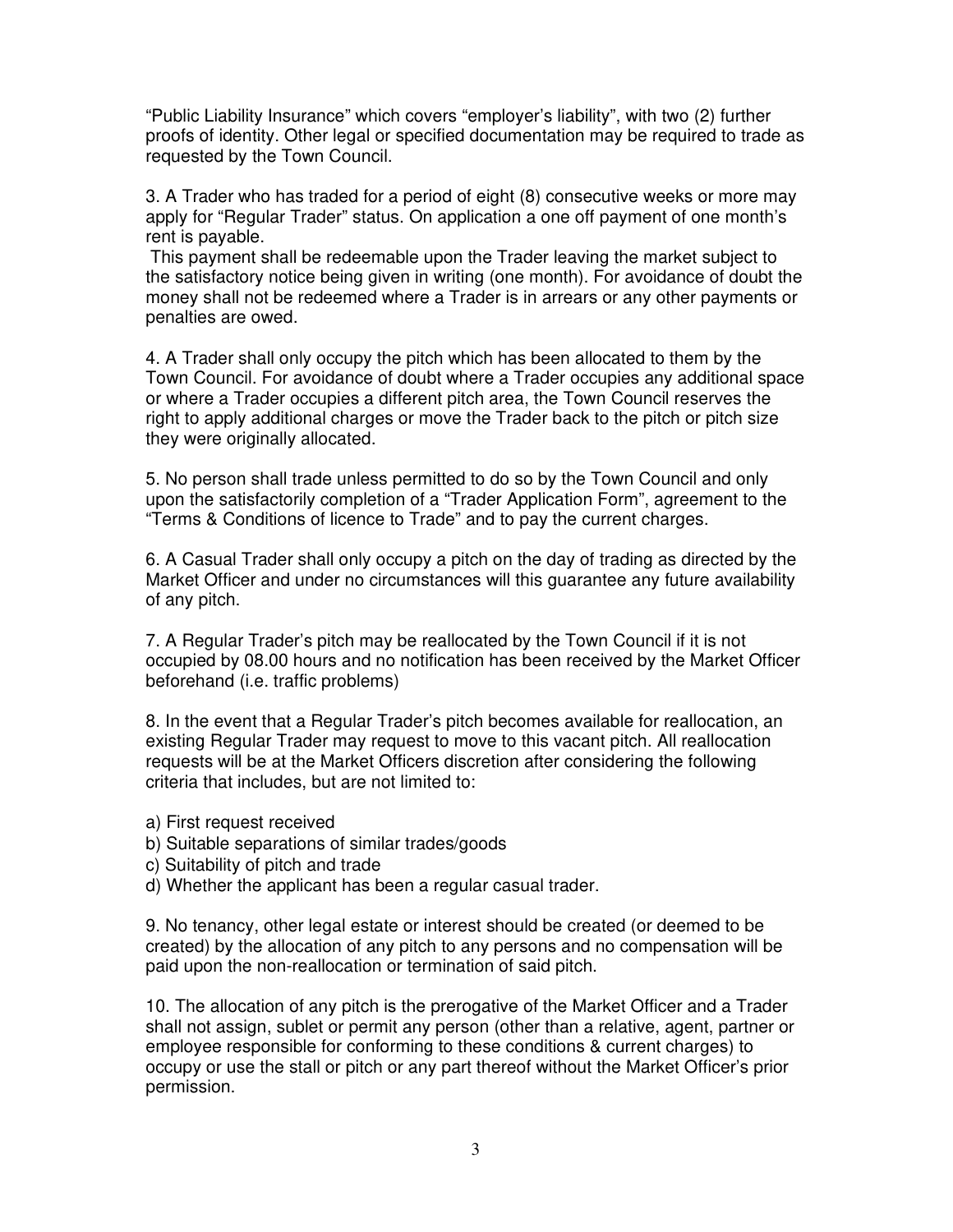11. No Trader may, without prior written approval by the Market Officer, make a material change in the type and class of goods sold on or from their pitch.

12. The Market Officer will endeavour to ensure that a good balance of trading opportunities exists on the market, providing the appropriate balance of products and having due regard to the current EU Competition Laws. The Operations Managers decision on the similarity of lines and stalls shall be final.

13. The Market Officer reserves the right to refuse permission for the sale of any particular goods or articles.

14. The Market Officer reserves the right to alter the layout, increase or reduce the size of any pitch, review the product types sold on the market and to initiate changes to the balance of the market as deemed appropriate.

# **B. Payment:**

1. The charges for pitches will be as advised annually by the Town Council and may be subject to change.

2. Payment of all agreed charges will be made to the Town Council in advance by bank transfer, cash ,debit card or by crossed cheque accompanied by a current banker's card, as and when requested by the Market Officer. Refer to current Market Pitch Charges Document.

3. A Regular Trader must, by arrangement with the Town Council, pay the agreed charges in advance on the 1<sup>st</sup> of each month.

4. Refunds of advance payments will only be made in exceptional circumstances and at the discretion of the Town Council:

- Please refer back to A: 3 of this document
- Please refer to C: 5 of this document

5.

- 1. Your pitch size for the **Tuesday** market is............................................... If your stall extends beyond this size the Town Council's officers will ask you to reduce your stall to the correct size. REFUSAL TO DO SO MAY RESULT IN YOU LOSING YOUR PITCH.
- 2. Your monthly **Tuesday** rent is £....................... This will be subject to annual review by the Town Council's A&S Committee and may be changed at the Council's discretion.
- 3. Your pitch size for the **Saturday** market is............................................... If your stall extends beyond this size the Town Council's officers will ask you to reduce your stall to the correct size. REFUSAL TO DO SO MAY RESULT IN YOU LOSING YOUR PITCH.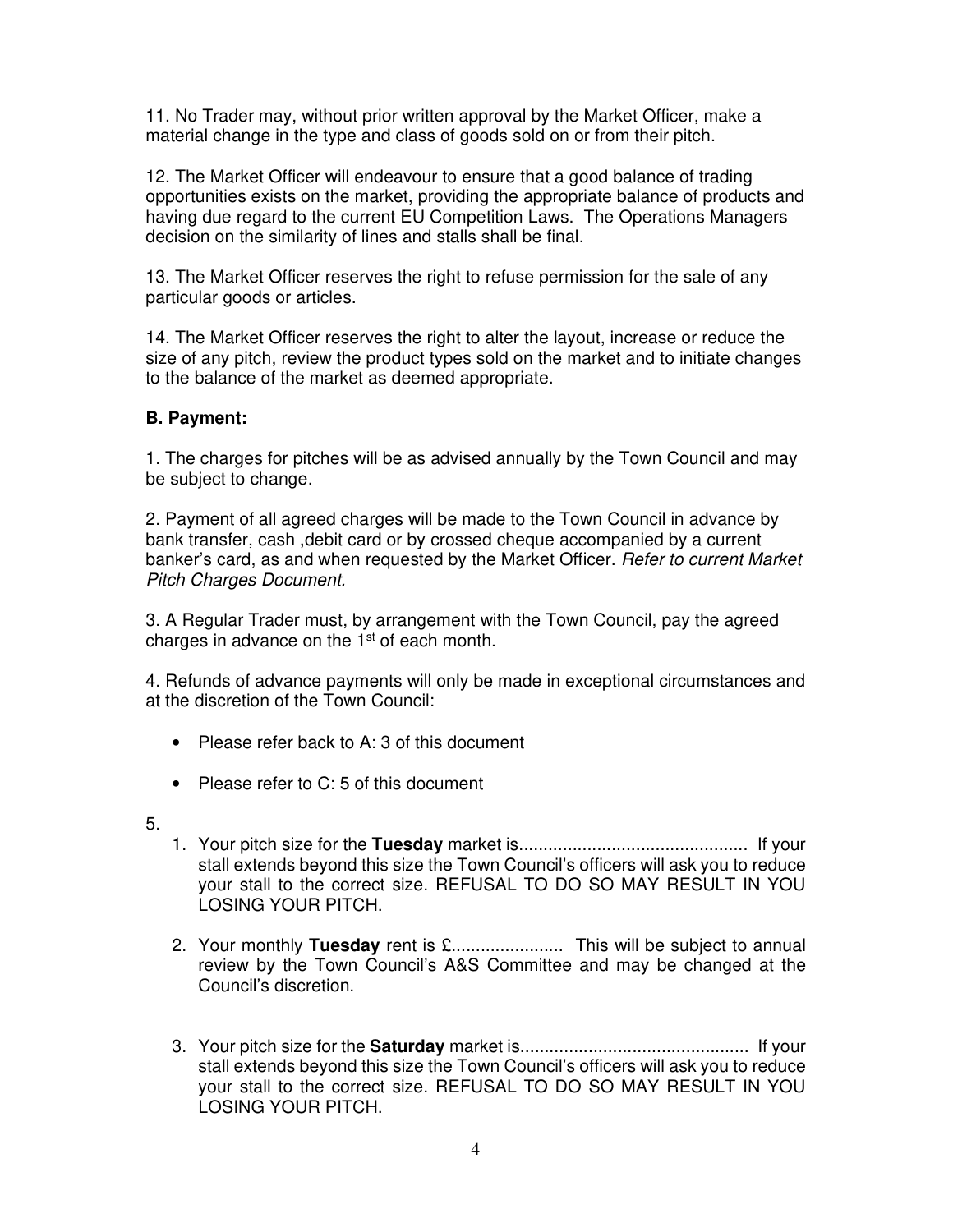4. Your monthly **Saturday** rent is £....................... This will be subject to annual review by the Town Council's A&S Committee and may be changed at the Council's discretion.

### **C. Absence:**

1. A Regular Trader will be permitted a maximum of four (4) weeks annual leave from the market per calendar year without prejudice to their normal trading position, providing their absence is confirmed by filling in and returning the appropriate form, in writing or by contacting the Market Officer/Town Council by phone/email at least two weeks in advance.

(No reduction in rent will be applicable for any holiday period)

2. If a Regular Trader is unable to attend the market they must inform the Market Officer or Town Council by no later than **08.00hrs** on, or before, the day of their absence.

3. If a Regular Trader fails to contact the Market Officer or Town Council on or before **08.00hrs on** the day of their absence this will be recorded as an un-notified nonattendance.

4. A Regular Trader who is absent will relinquish the right to his/her usual trading position for the period of that absence. The Town Council will be able to let the pitch to a Casual Trader in the trader's absence.

5. Subject to the Operation Managers discretion Traders will not be charged rent for any Market day where they have been issued with a valid certificate from a doctor/hospital signing them unfit to work subject to this being handed in to the Town Council prior to the market day.

The Town Councils policy is to allow a period of up to 8 weeks grace on holding open pitches and non-payment of rent for those who have submitted an accepted valid certificate signing them unfit to work. After 8 weeks any concession for non-payment of rent and holding open the trader's current pitch will be at the discretion of the Council.

#### **D. Frequent Irregular Attendance:**

1. Where a Trader has been absent **without authorisation or notification** on two (2) or more Concurrent occasions, the Trader will be sent an email or letter by the Town Council, this will confirm their absence and notify them that the Town Council reserves the right to take further action.

2. Where a Trader is absent **without authorisation or notification** on the third (3rd) concurrent occasion, the Town Council will send the Trader a further email or letter notifying them that they have lost their rights as "Regular Trader" and they will now be deemed a "Casual Trader" and from this point on the Town Council has right to let their allocated pitch without further notice.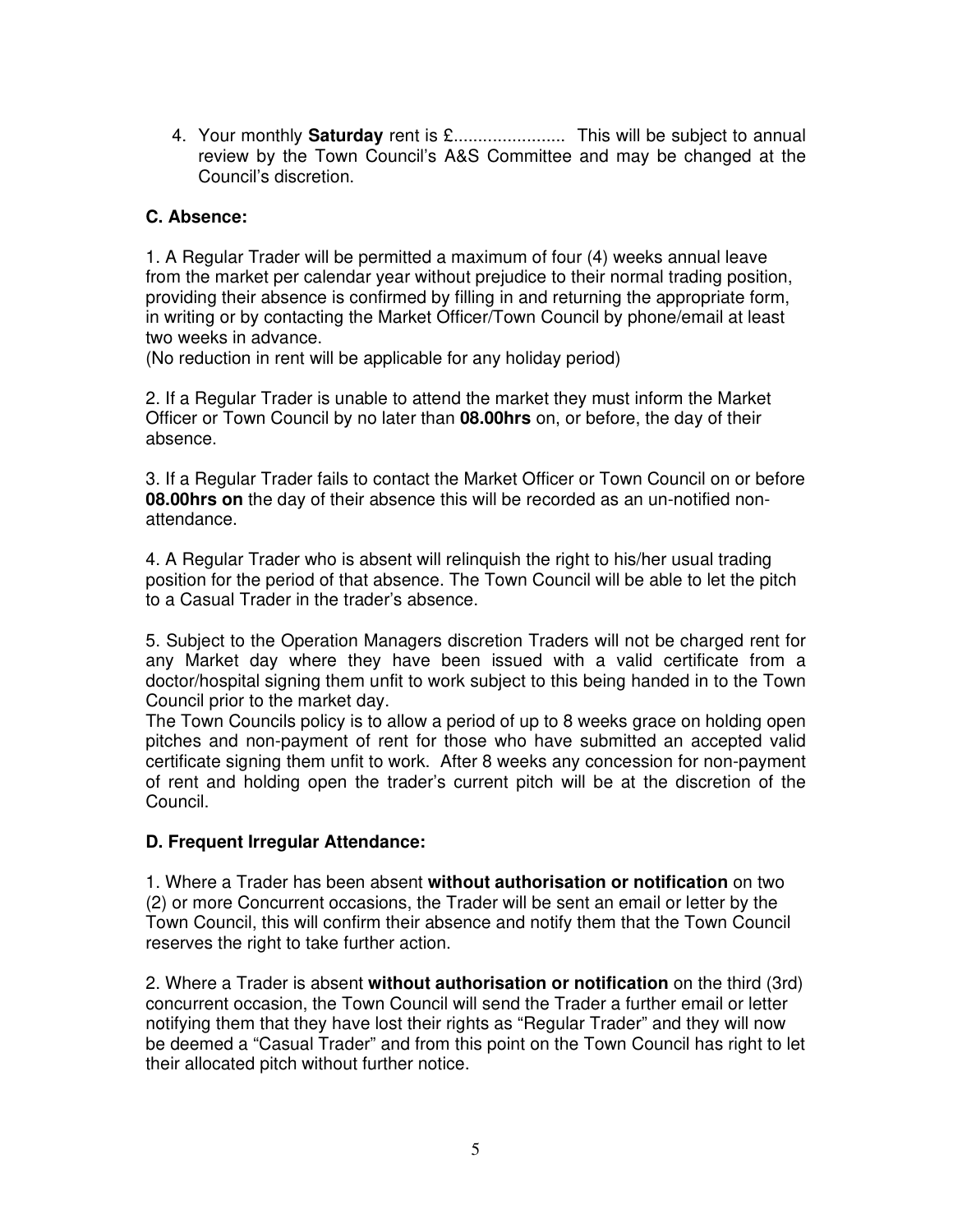3. The Town Council reserve the right to remove a Trader's "Regular Trader" status or to take action against any "Regular Trader" in the event of a three (3) week period of notified absence, (unless for some authorised or acceptable reason e.g. holidays, seasonal trade, illness etc. which has been notified to the Town Council) and for any long term irregular trading patterns.

# **E. Businesses Selling Food:**

1. The Food Safety Act 1990 (General Food Hygiene) & Food Regulations 2006 (including any amendments) shall be complied with so far as they affect moveable and/or temporary premises in respect of the following:

a) The placing, design and construction must aim to avoid contamination of food and harbouring of pests.

b) The provision of appropriate facilities for personal hygiene.

c) Surfaces in contact with food must be easy to clean and where necessary disinfect.

d) Adequate provision must be made for cleaning food stuffs and the cleaning and where necessary disinfection of utensils and equipment.

e) An adequate supply of hot and/or cold potable water must be available.

f) Adequate arrangements for storage and disposal of waste must be in place.

2. The Food Safety (Temperature Control) Regulations 1995 (addition EC Regulation 852/2004, Annex II, Chapter IX, part 5 and 6) shall be complied with by ensuring that no food raw materials, ingredients, intermediate products and finished products likely to support the growth of harmful bacteria, or the formation of toxins at temperatures which would result in a risk to health are kept at any stall/pitch. Relevant foods that need temperature control must be held at or above a minimum temperature of 63˚ Centigrade (hot holding) or kept at, or below, a maximum temperature of 8˚ Centigrade (Chilled). General Food Regulations 2004 and EC No 178/2002(Traceability).

3. Food traders must legally be "Food Registered" with their local authority 28 days prior to selling. Traders must provide details of registration to the Town Council

4. The aforementioned clause E1, E2 and E3 must be strictly adhered to by all food traders. Notwithstanding any legal action taken for infringements; failure to adhere to these requirements shall be deemed a material breach of these "Terms and Conditions of Trade" and shall lead to a termination of their Trading Agreement and the Trader will be required to vacate their pitch immediately.

5. Dependant of type of food business, traders must provide Food Hygiene Cert level 2 or equivalent. Named employees of traders must also be food hygiene trained/certified to work on Saffron Walden Market.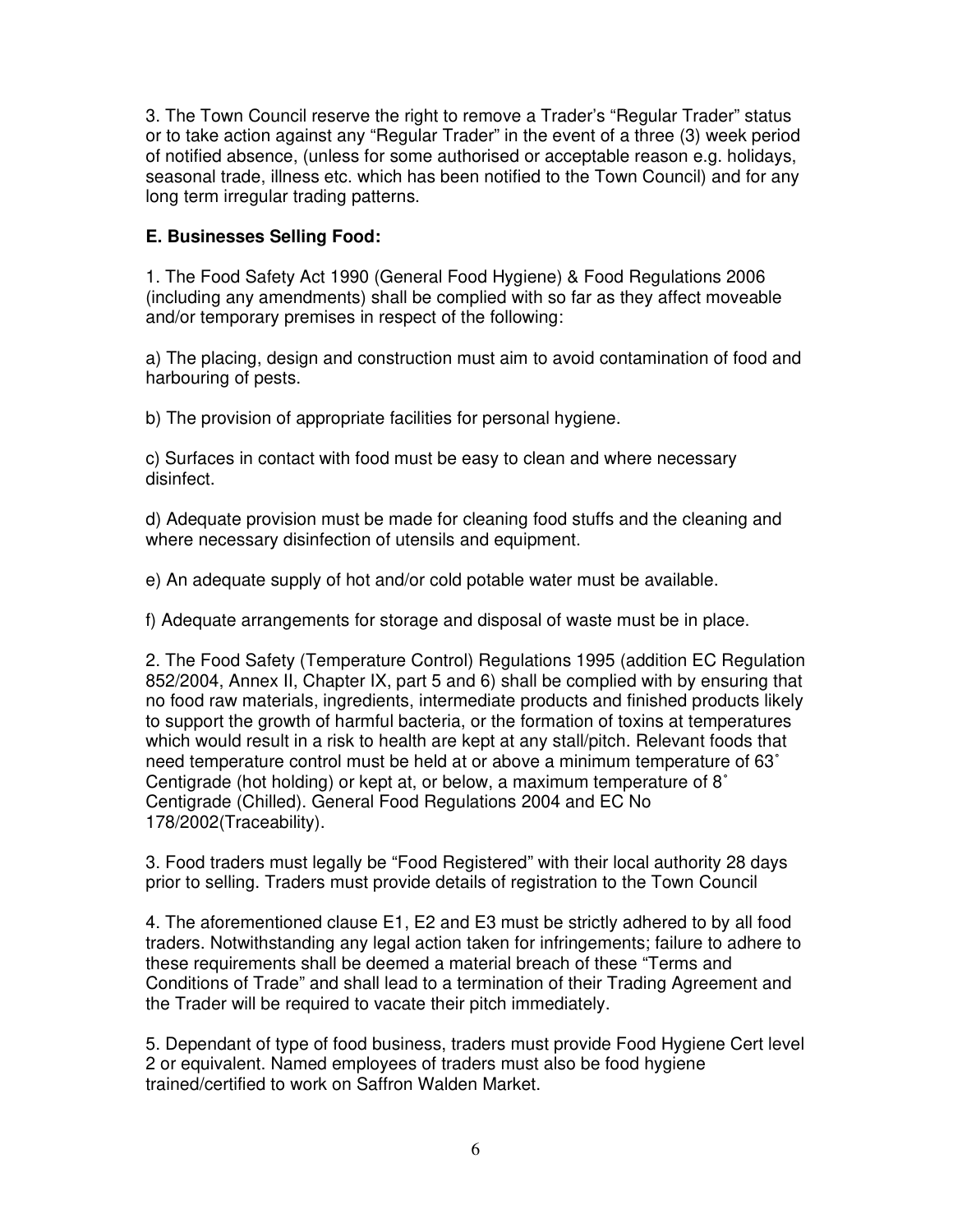6. The Trader warrants that they shall comply with all applicable laws and regulations at all times. For the avoidance of doubt, it is the Trader's responsibility to know and implement all current laws and regulations relating to their trading.

Traders selling food stuffs are encouraged to inform the Environmental Health Department at Uttlesford District Council 01799 510510

# **F. Vehicles:**

1. On market days, no person shall bring onto the market area any vehicle for the unloading of articles or goods later than 09.00 hours or at any time prior to this time if in the Market Officer's opinion undue congestion will be created, or that the next following condition could not be complied with.

2. All vehicles shall, on market days be cleared from the market by 09.00 hours whether unloading has been completed or not.

3. No vehicles shall, on market days, be brought onto the market area for the purposes of loading before the notified market core leaving time, without the agreement of the Market Officer.

4. No vehicles shall be halted for unloading or loading in any part of the market longer than is reasonably necessary, nor in such a manner as to hinder or obstruct unreasonably any other vehicles or pedestrians.

5. No vehicles shall be driven or halted in any part of the market except as permitted or directed by the Market Officer and no vehicle may be stationed on the market unless within the trader's allocated pitch or if he / she has been allocated a separate pitch for trading; for which a charge will be levied. Traders must display a valid permit in their vehicle at all times.

6. Only the Market Officer has authority, due to weather, conditions to allow traders to finish earlier than normal trading times and/or may let vehicles on the market for safety reasons.

7. All Traders must display a valid parking permit in their vehicles at all times whilst on the market area.

# **G. The Employment of Young Persons**

- 1. Licensees / Tenants are required to comply with the provisions of the Children and Young Person Act 1933, the Education Act 1944/1948, the Employment of Children's Act 1973, and any other Act, Local Acts or Byelaws relating to the employment of young children.
- 2. No child below the age of 14 years shall be employed.
- 3. No child shall be employed without first having obtained an employment card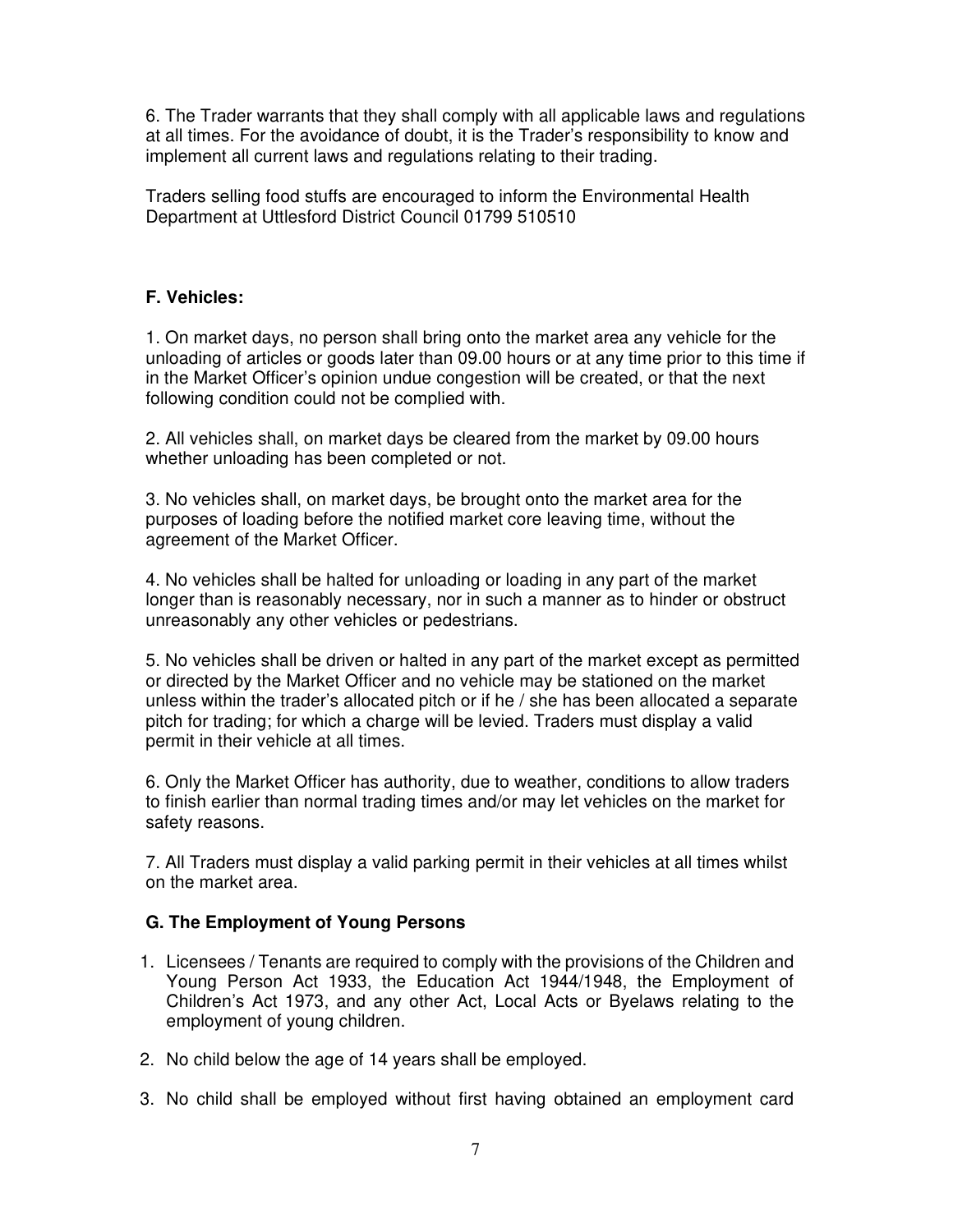issued by Essex County Council or their local County Council. Employment cards must be produced when requested by the Market Officer or his authorised representative.

- 4. No child shall be employed on Saturday, or on any school holiday, for more than 4 hours and a continuous period of six hours, must be allowed for rest between 07:00 and 19:00 or any day in which the child is employed.
- 5. No child shall be employed in offering goods for sale or in handling cash in any premises where retail trade or business is carried out.

For the purpose of this regulation, a child is any person of statutory school age. Employed includes assisting in the trade or occupation even where the child receives no monetary reward and includes any child related to the Licensee / Tenant

#### **H. General Conduct of the Market:**

1. No Trader, or persons they are responsible for, shall bring, convey through or deposit any goods or articles in such a manner as to cause an obstruction or nuisance within the market area or its environs.

2. No Trader, or persons they are responsible, for, shall discharge or permit discharge of any matter into any drain or sewer within the market area or its environs.

3. No Trader, or persons they are responsible for, shall deface, damage, or neglect any property of the Town Council. In such instances the Trader will be held fully responsible and liable for any damage or injury caused, and they shall pay to the Town Council, on demand, any costs incurred and all costs arising out of any claims.

4. No Trader, or persons they are responsible for, can make alterations or interfere with any fittings, equipment or facilities provided in connection with the market. Nor shall they hinder or interfere with any persons, organisations or companies in the provision of services or while carrying out works/duties within the market and its surrounding area. Traders will be held accountable for any claims cost and claims arising.

5. Electrical devices shall not be connected to the market supply unless they comply with the current approved electrical standards, regulations, and practices. It is the Trader's responsibility to ensure that their equipment meets the appropriate standards and to provide evidence of compliance to the Town Council annually or on request.

Electricity may only be used for the powering of low energy lighting, energy efficient freezers / fridges or tills and or small items relevant to the sale of the goods on the stall and for no other purpose.

No electric heating or cooking devices are allowed to be connected unless with the agreement of the Market Officer and relevant charges being paid.

6. All traders and persons under their control shall: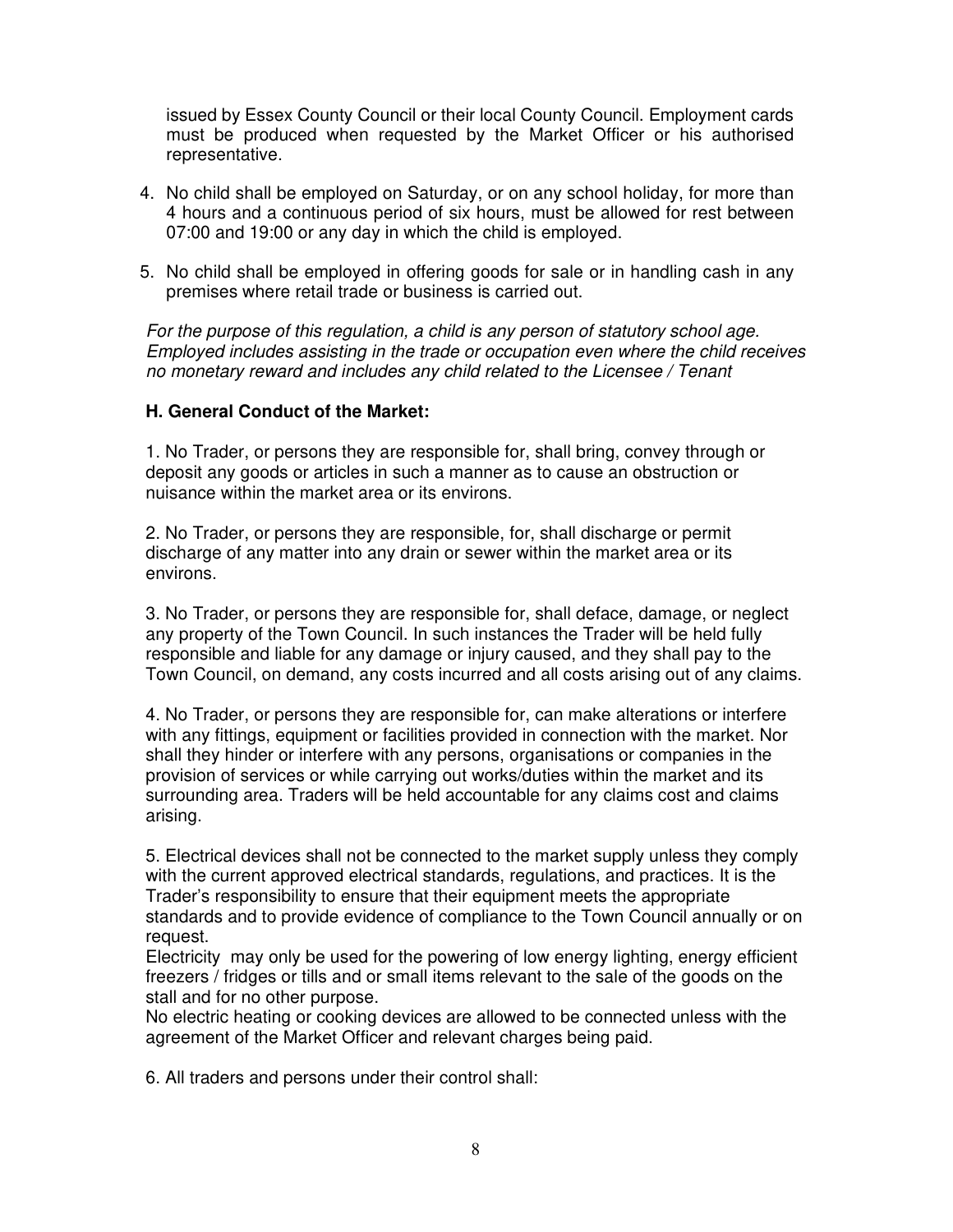a) Take all practicable steps to keep his stall or pitch and the immediate environs free from waste, fruit or vegetable matter or any other market litter and to prevent such litter from being blown beyond the confines allocated to him.

b) Remove all the waste from their pitch during and at the end of the trading day and keep and leave the pitch in a clean condition **Note:** any waste left behind on pitch/market area by the trader/employee will be deemed as fly-tipping and may incur further action or charges.

c). No waste of any kind is to be deposited in the street waste bins by traders or their staff, Failure to adhere to this will result in a fixed penalty notice for fly tipping.

7. Other than "Guide/Hearing dogs", no Trader nor his employee shall bring to or keep at any stall, mobile or site any animal or dog or permit any animal or dog under his control to follow him or roam the market area.

8. A Trader, or persons under their control, shall not use on any stall or pitch any flammable substances, explosives, fireworks or other articles capable of causing fire, explosion, damage or nuisance be brought to or kept at any stall or pitch.

9. A Trader's goods, articles or equipment shall not be placed beyond nor allowed to overhang the boundaries of their stalls or pitches, unless agreed by the Market Officer, nor shall any pedestrian route between stalls be obstructed in anyway.

10. All Traders and persons under their control shall conduct themselves in an orderly manner and shall not obstruct, hinder, cause nuisance or do any other act which is likely to cause disruption to the proper conduct of the market. Where any person is guilty of conduct which is likely to interfere with proper use of the market by the public or other traders, including premises abutting the market, it will be deemed as a material breach and may result in them being asked to vacate their pitch.

11. The Market Officer on behalf of the Council will permit, decide or give an opinion, and act generally in all matters in the day to day running of the market. All Traders and persons under their control are required to carry out any reasonable request or directions given by the Market Officer or other Town Council staff for the overall general operation of the market.

12. Traders will display and maintain in a prominent position at all times on each stall, mobile vehicle or pitch a legible and conspicuous sign bearing the name of the person or business and contact details.

13. Traders will only be permitted to sell goods or services, either by "barking" or with the use of amplified equipment, if the Market Officer or Town Council deems this does not cause a nuisance to others.

With the exception of stalls selling electrical goods or CDs and records, the use of amplified sound is prohibited. Special permission must be obtained from the Market Officer for one-off circumstances and an entertainment licence may be required, this is the stall holder's responsibility.

14. The attention of the Traders is drawn to their responsibilities under various legislation concerning the sale and exposure for sale of goods or articles; but not limited to, Weights and Measures, Trade Description, Fair Trading, Sale of Goods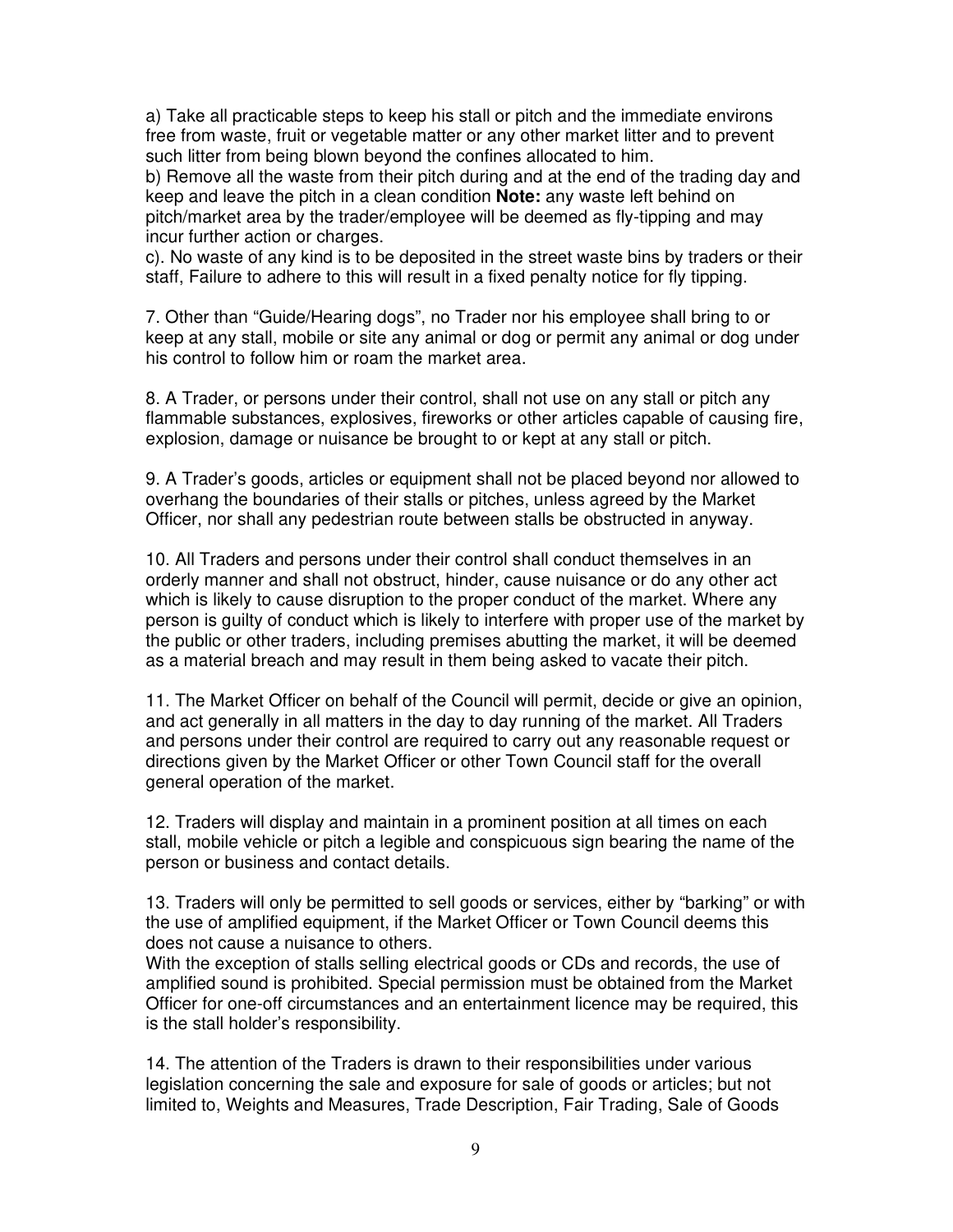Act, any other related consumer protection legislation, and Health & Safety; any breach of which, notwithstanding actions taken by others against them, may result in disciplinary action by the Town Council which could lead to termination of any Trading Agreement.

15. The permanent market will be open for trading for the general public between the hours shown below, except when such days are public holidays: Tuesdays, 0900 to 1600hrs Saturdays 0900 to 1600hrs

16. The market operates a **"Core Trading Time" of 0900 to 1530hrs** all year round: This means Traders need to be setup and trading by 0900hrs and can stop trading and pack away from 15.30hrs with vehicle allowed after 16 00hrs unless by prior agreement with the Market officer.

17. Traders cannot sell goods by a "mock auction".

18. The following codes of conduct are to be adhered to at all times:

- No swearing or arguing.
- No fighting.
- No drugs
- No Hawking. Goods must not be sold outside of the pitch area.
- The sale of alcohol is not permitted unless express written permission is given by the Operations Manager and the person selling alcohol has a personal licence to do so.

Stallholders and any person employed to work on their stall must be dressed appropriately whilst trading on the market. Specifically, tops must be worn at all times.

19. The Licensee / Tenant shall comply with and ensure that all servants comply with all relevant statutes, statutory Instruments, Local Acts, Byelaws and Common Law.

20. The Market Officer, may where reasonably necessary for the wellbeing of the general Public, the market itself, or other Licensees / Tenants, prevent any Licensee / Tenant from employing in any capacity whatsoever and whether paid or unpaid, any person, provided that such refusal may only be exercised after representations have been made by the Licensee / Tenant or his representative to the Operations Manager.

The Operations Managers decision is final.

#### **Trading Regulations**

- $\div$  It is the responsibility of all Traders to acquaint themselves with the Trading Regulation(s) regarding their own specialist area, and abide by them.
- $\cdot \cdot$  Where it is required, the Traders must ensure that all staff are properly trained to meet the necessary Standards and Regulations. Certificates of proof must be made available to the Market Officer on request.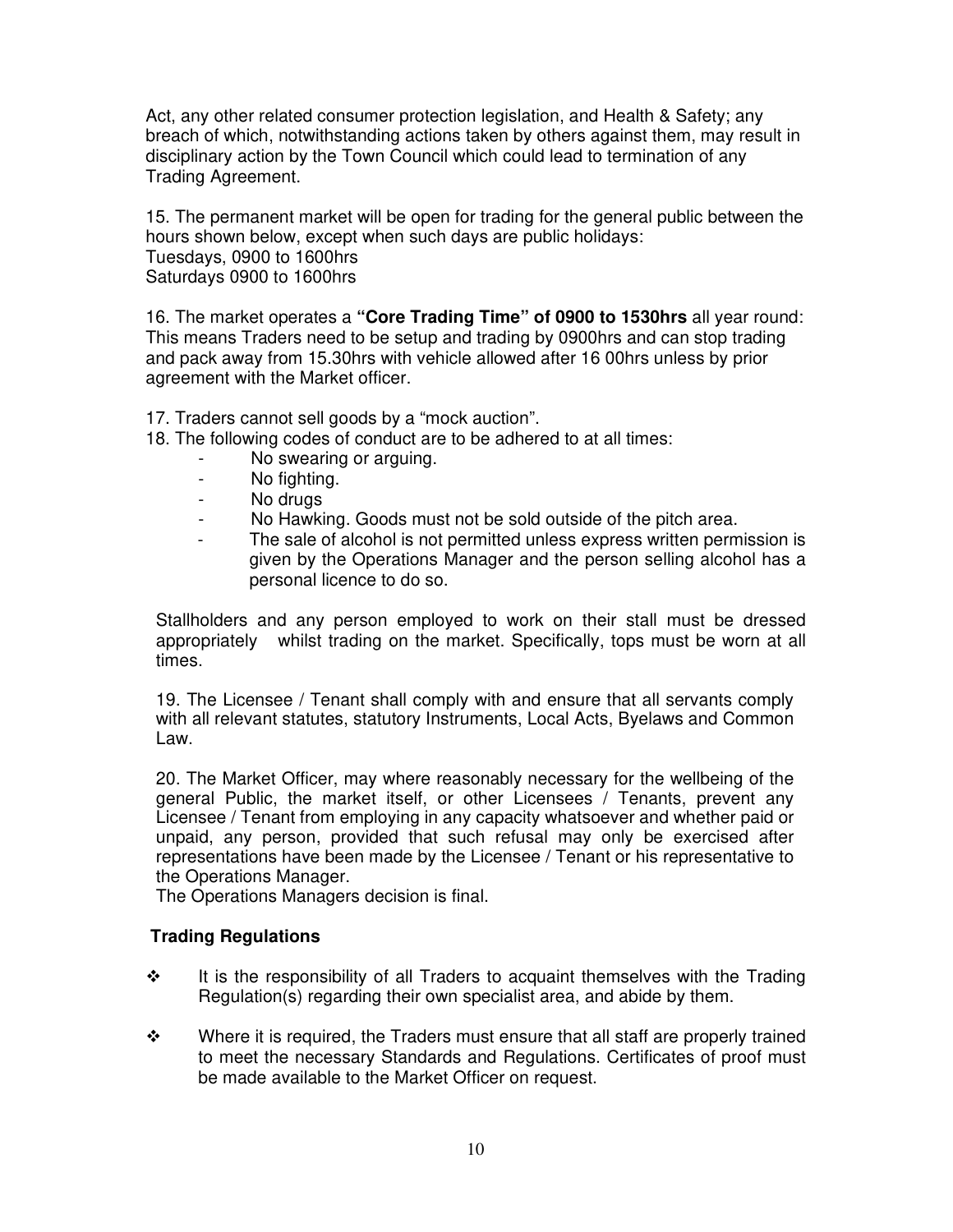- $\cdot \cdot$  Traders must ensure that they comply with all relevant legislation with regard to the employment of minors.
- $\cdot \cdot$  Traders must acquaint themselves with and strictly abide by the Health and Safety Policy of the Market.
- $\div$  Traders must co-operate with the Market Officer with regard to Risk Assessments of the Market as a whole and individual stalls.
- $\div$  Traders must acquaint themselves with the Equal Opportunities Policy of the Town Council and conduct their business in accordance with the Policy.
- $\cdot \cdot$  Traders must acquaint themselves with the Shoppers Charter and conduct their business in accordance with the Charter.
- $\cdot \cdot$  No real fur, counterfeit, replica guns, drug related or adult entertainment goods to be sold or displayed.

# **I. General Complaints:**

1. The Market Officer on behalf of the Town Council will permit, decide or give an opinion, and act generally in all matters in the day to day running of the market. The Market Officer will seek to deal with all complaints quickly, fairly and professionally. The decision of the Market Officer must be complied with.

2. Traders or their employees who feel aggrieved by a decision of the Market Officer may register an appeal to the Operations Manager who will investigate and review further.

3. If the matter remains unresolved, a further appeal or complaint can be progressed to the Town Clerk who may (at his/her discretion) refer the matter to an appropriate Town Council committee for advice or determination.

#### **J. Market Disciplinary Procedure: Please note this is a guide and is not exhaustive**

1. In most circumstance breaches of our "Terms & Conditions of Licence to Trade" can be sorted out easily and quickly. This is normally done by discussion between the Trader and the Market Officer and would warrant no further action.

2. Action by the Town Council may be taken against any "Trader" for continuous or serious breaches of Saffron Walden Market "Terms & Conditions of licence to Trade" and will be processed by the following means by the Operations Manager.

a) Verbal warning (confirmed in writing)

b) Written warning

c) Final written warning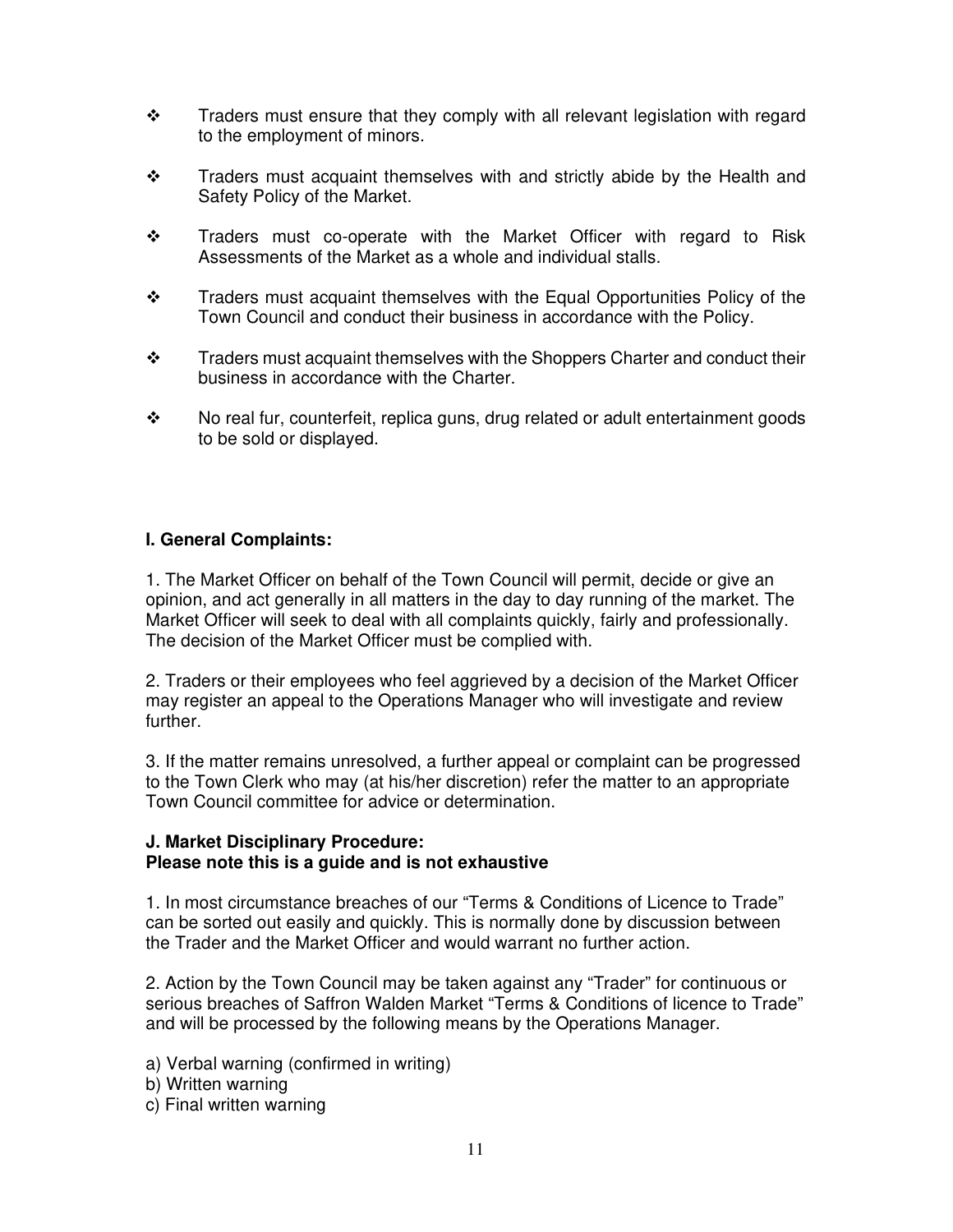d) Suspension (for a period to be determined by the Operations Manager, to a maximum of 8 weeks) e) Permanent ban

A trader is at liberty to appeal any decision reached having due regard to item I General Complaints as above.

3. The penalty imposed or action taken for any particular incident will depend on the seriousness of the breach and any previous penalties imposed. Examples of conduct which would normally warrant more serious action such as instant dismissal from the market include, but are not limited to:

a) Serious breach of conduct or behaviour, which in the reasonable opinion of the Market Officer brings the market into disrepute.

b) If the Trader is convicted for selling counterfeit or stolen goods or is in receipt of a caution, formal warning or similar offences from the Trading Standards, the Police or any other Government Agency.

c) Assault, including verbal assault or abuse of a member of the public, Town Council Officers or other Traders.

d) Failure to make payment of their pitch fee, outlined within the time limit as specified by the Market Officer.

e) Failure to comply with the current Health and Safety requirements affecting their stall, market site or environs.

f) Failure to comply with the trading regulations above.

g) Continued and constant undermining of the Market Officer's authority and / or obstructive behaviour which prevents the Market Officer from carrying out his/her duties effectively.

4. The Trader will be notified in writing of any action taken against them.

5. All formal action taken will be held by the Town Council for a maximum period of 12 months.

6. At this stage any complaints or grievances from the Trader regarding the action taken would need to be made to the Town Clerk who after investigation would come to a decision. This would then be conveyed in writing to the Stallholder and this decision is final. The trader may appeal to the Town Clerk who will take reference to the process as identified on Page 10, point 3.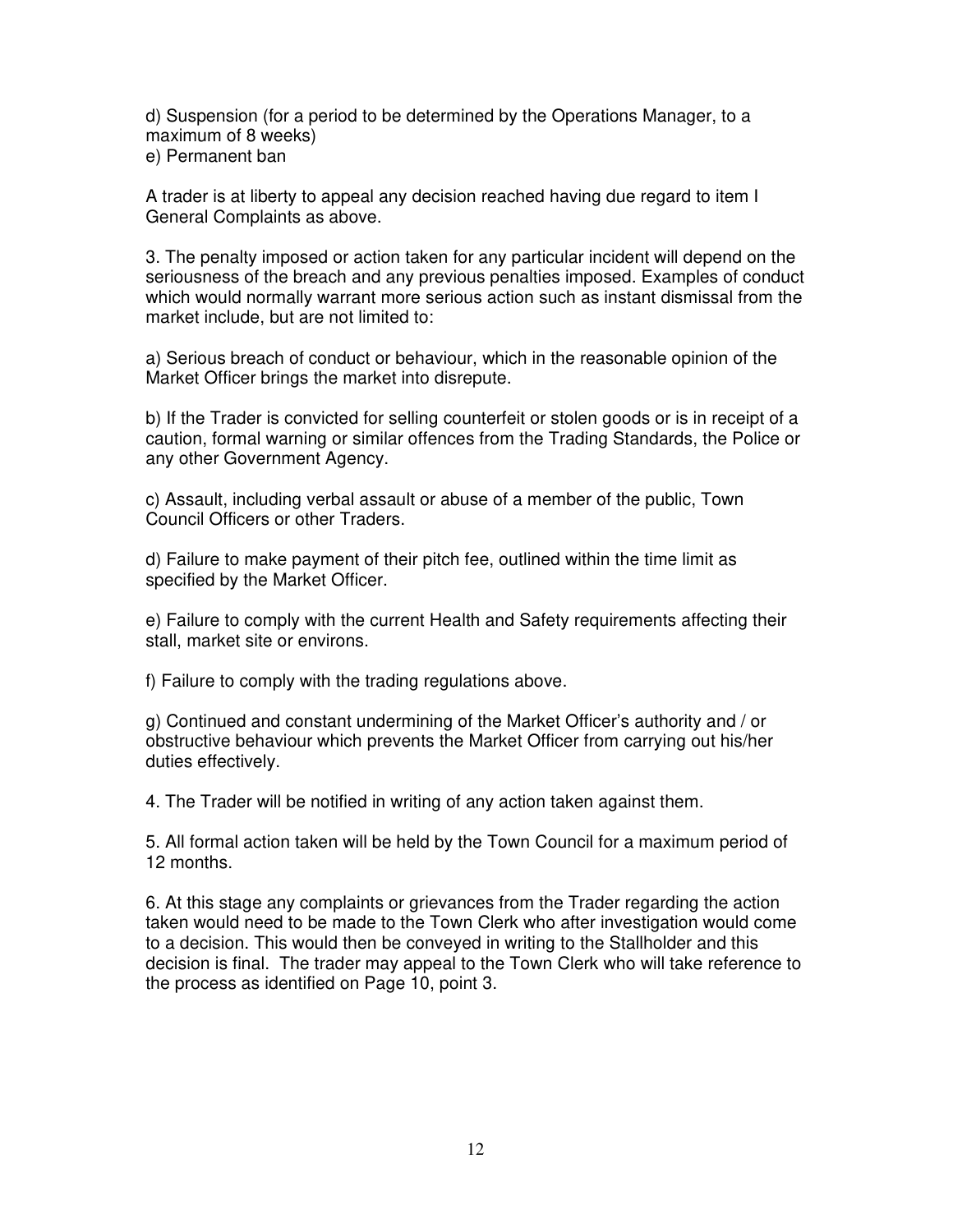# **EQUAL OPPORTUNITIES POLICY**

The Saffron Walden Market Authority is committed to equal opportunities where it applies to either the running of or the trading on the Market.

This means that no-one will be treated less favourably or suffer any detriment on the grounds of sex, race, ethnic origin, marital status, age or disability.

#### **This applies to:**

- \* Trading on the Market, either as a casual or permanent stallholder, providing that they abide by the rules of the Market, can demonstrate their ability to do the job and meet the necessary requirements.
- Membership of any Saffron Walden Town Council Traders group.

The Market Authority is also committed to anti-discriminatory practices with regard to our service to our customers, clients, or contractors on the same grounds as above.

#### **This means that on these grounds:**

- Customers will not be abused, or refused service without good reason.
- \* No person will be treated differently to any other person when applying for services contracted by any Traders' Group or the Market Authority.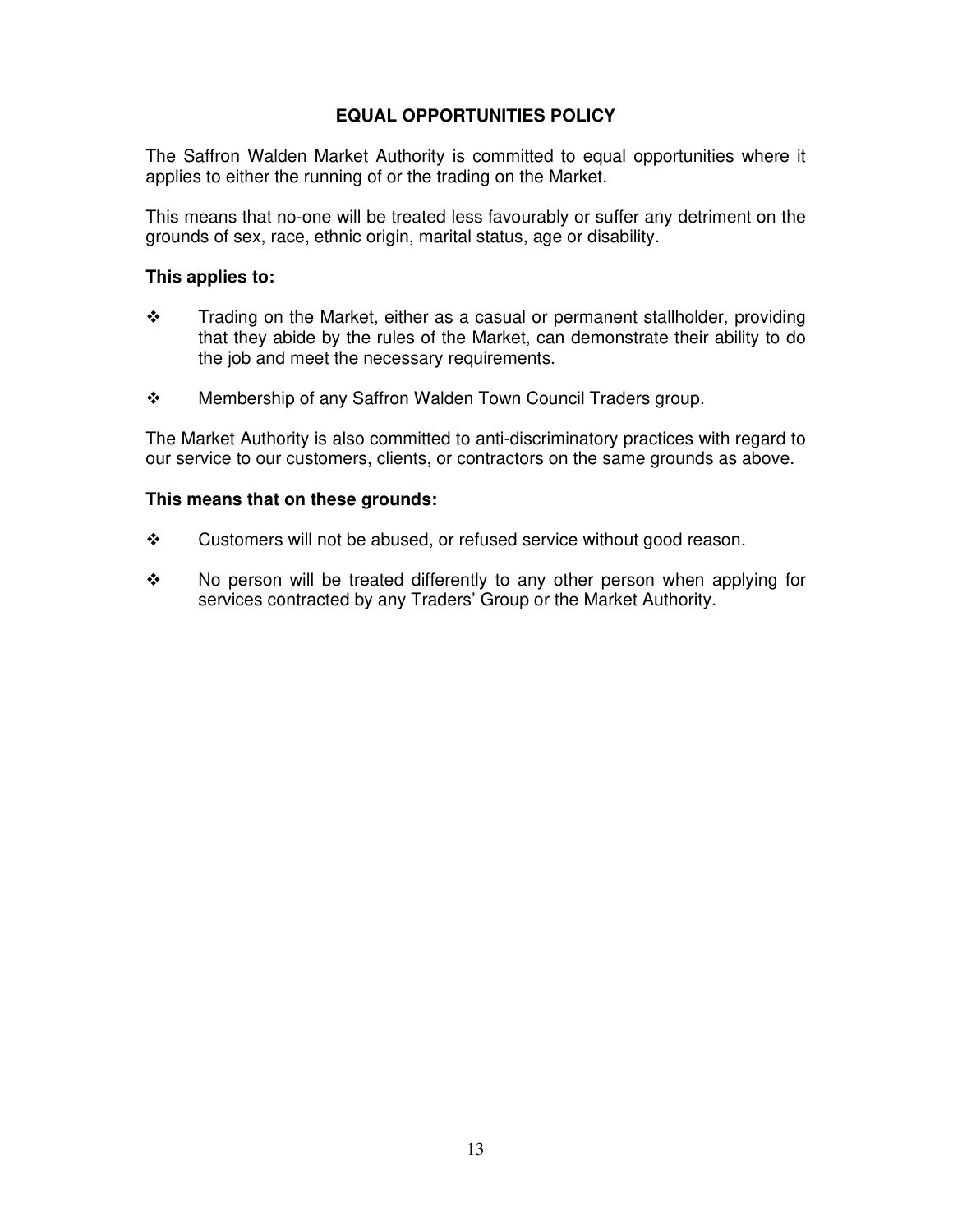# **SHOPPER CHARTER**

Saffron Walden Town Council and the Market Traders wish to ensure that you enjoy the experience of Market shopping. We hope that you will find the Traders courteous and helpful and that the wide choice and variety of goods and services on offer represent good value.

It is our intention that you will not have problems with your purchases, but should any problem arise the law entitles you to protection when shopping at our Markets:

- $\div$  Goods sold as new must not be faulty and must work satisfactorily.
- $\div$  Goods must be safe and fit for the purpose for which they were purchased.
- Goods must be as described either verbally or on the label or packaging or otherwise.
- $\cdot \cdot$  Services must be as described and carried out in a proper manner with the provider using reasonable skill, care and carried out within a reasonable time and at a reasonable price.

#### **However, you are not legally entitled to compensation or redress if:**

- $\div$  You have simply changed your mind over the colour, style, size of the article, seen a cheaper product elsewhere, or have no further use for the goods.
- $\cdot \cdot$  Damaged goods, which were made known to you at the time of purchase or as described by a notice.
- $\cdot \cdot$  The goods have been mistreated or used for a purpose for which they were not intended.

#### **If you are not satisfied with the goods or services you have received from any Trader whilst shopping at a Market, you should follow these procedures:**

Approach the Trader concerned, taking with you any receipts, and explain the problem quietly and calmly. In most instances the problem is usually satisfactorily resolved at this stage.

If you cannot remember the stall location or cannot reach an agreement with the Trader please contact the Market Officer on 01799 516 504 or 07825066732

Saffron Walden Town Council Town Hall Market Place Saffron Walden Essex CB10 1HR 01799 516504 www.saffronwalden.gov.uk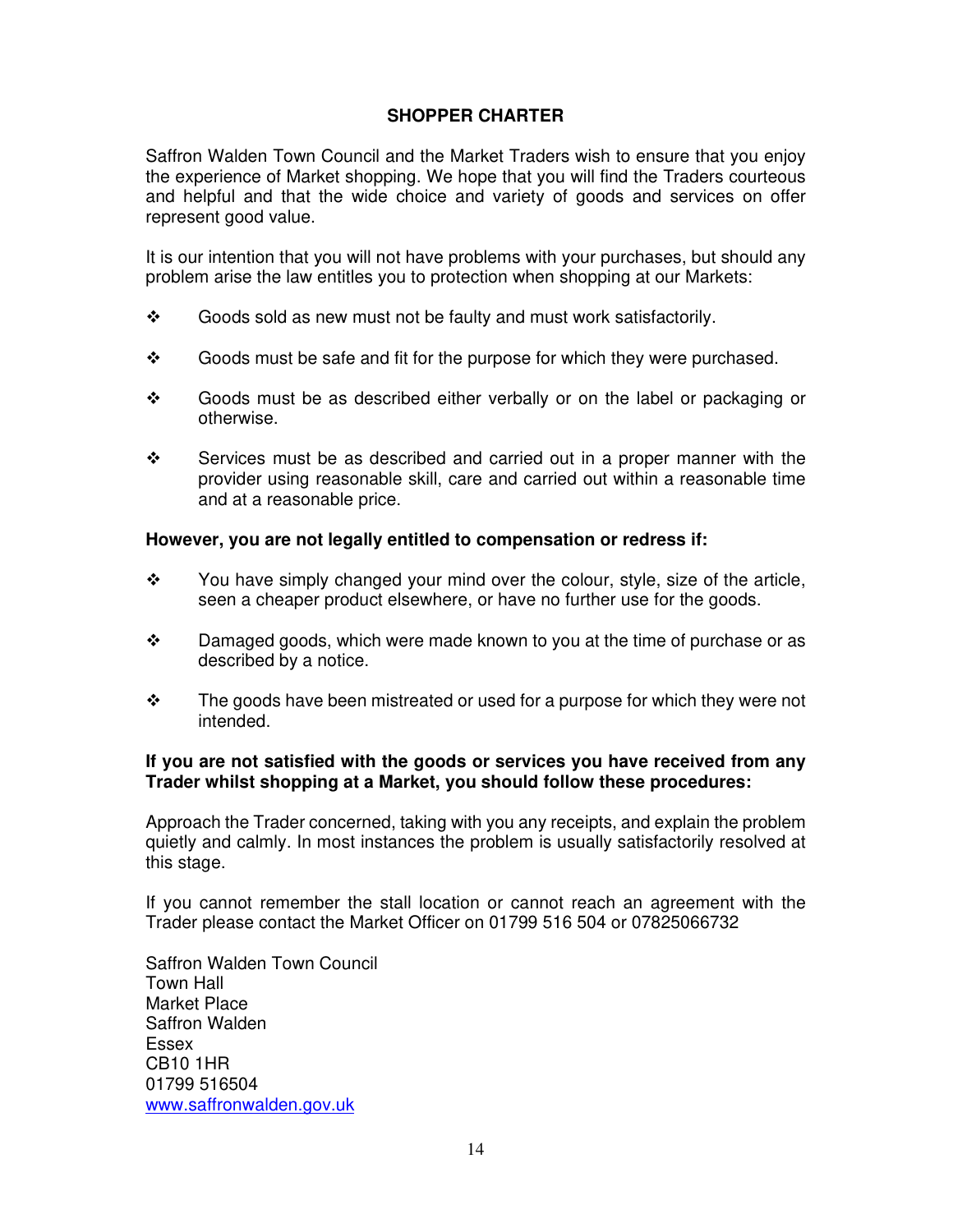**Please note:** It is the Trader's responsibility to read and understand these' Terms & Conditions of Trade'. Should you need assistance/clarification in this, please contact the Town Council.

**I** confirm I have read, understood and agree to the "Saffron Walden Market- Terms & **Conditions** 

| Signed by or on behalf of the Trader   |
|----------------------------------------|
| Name. (Trader)                         |
| (on behalf of the Named Market Trader) |
| Signature                              |
| Date                                   |
| Signed on behalf of the Town Council   |
| Name                                   |
| Signature                              |
| Date                                   |

These Terms & Conditions are valid from January 2022 Saffron Walden Town Council The Town Hall Market Place Saffron Walden Essex CB10 1HR

Please visit: www.saffronwalden.gov.uk for details of Saffron Walden Town Council privacy and GDPR policy.